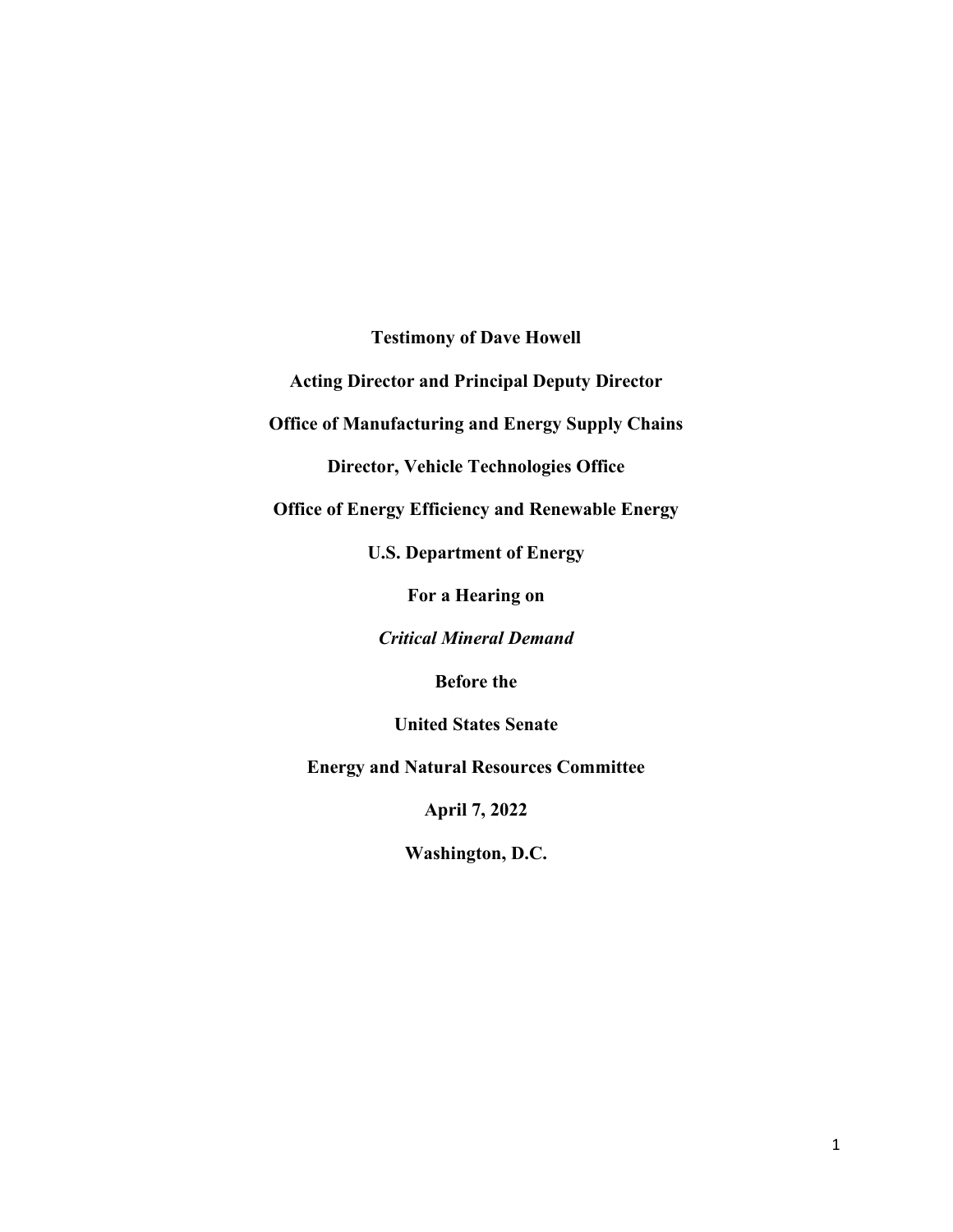## **Introduction**

Chairman Manchin, Ranking Member Barrasso, and members of the committee, thank you for the opportunity to testify before you today. My name is Dave Howell, and I am the Director of the Vehicle Technologies Office (VTO) in the Department of Energy's (DOE's) Office of Energy Efficiency and Renewable Energy (EERE) as well as the Acting Director and Principal Deputy Director of the Office of Manufacturing and Energy Supply Chains (MESC). As the Director of VTO, I direct applied research, development, demonstration, and deployment (RDD&D) activities.

In addition to these roles, I also serve as chair of the Federal Consortium for Advanced Batteries (FCAB). FCAB brings together Federal agencies that are collaborating to ensure a domestic supply of lithium batteries and are committed to accelerating the development of a robust and secure domestic industrial base. FCAB encourages cooperation and coordination across the U.S. Government agencies' advanced battery efforts and seeks to develop a healthy domestic ecosystem. The consortium is led by the Departments of Energy, Defense, Commerce, and State and includes many organizations across the government.

# **Importance of Critical Materials**

Climate change is one of the greatest challenges facing our nation and our planet today. DOE stands ready to work to address the climate emergency and lead through the power of example, by doing its part to ensure that the U.S. builds a 100% clean energy economy and reaches netzero emissions no later than  $2050$ .<sup>[1](#page-1-0)</sup>

The USGS Critical Mineral List includes critical materials that are key building blocks for a transition to a net-zero energy future. DOE prioritizes material criticality based on importance to energy and the potential for supply risk. DOE priorities include battery materials, rare earth elements for magnets in wind turbine generators and electric vehicle motors, platinum group metals for fuel cells and electrolyzers for very low greenhouse-gas hydrogen production, as well as gallium and germanium for semiconductors that enable smart manufacturing. Global efforts to meet climate goals are expected to increase the demand for critical materials by at least four times by  $2040.<sup>2</sup>$  $2040.<sup>2</sup>$ 

The Department's critical materials strategy has three pillars: diversification of supply, development of substitutes, and recycling and efficient use. The Department's research, development, and demonstration portfolios, which include EERE's Critical Materials Institute (CMI), promote increasing American access to responsibly and sustainably sourced raw materials, lessening dependence on imports, and strengthening competitiveness of our domestic manufacturers at all stages of the supply chains for these critical materials.

The knowledge generated by DOE research, development, demonstration, and deployment drives down the costs of new technologies, supporting the efforts of U.S. industries, businesses, and

<span id="page-1-0"></span><sup>&</sup>lt;sup>1</sup> The Long-Term Strategy of the United States, Pathways to Net-Zero Greenhouse Gas Emissions by 2050 [\(whitehouse.gov\)](https://www.whitehouse.gov/wp-content/uploads/2021/10/US-Long-Term-Strategy.pdf?msclkid=968fa2a1aa0611ecb28075c845caf308)

<span id="page-1-1"></span><sup>2</sup> <https://www.iea.org/reports/the-role-of-critical-minerals-in-clean-energy-transitions>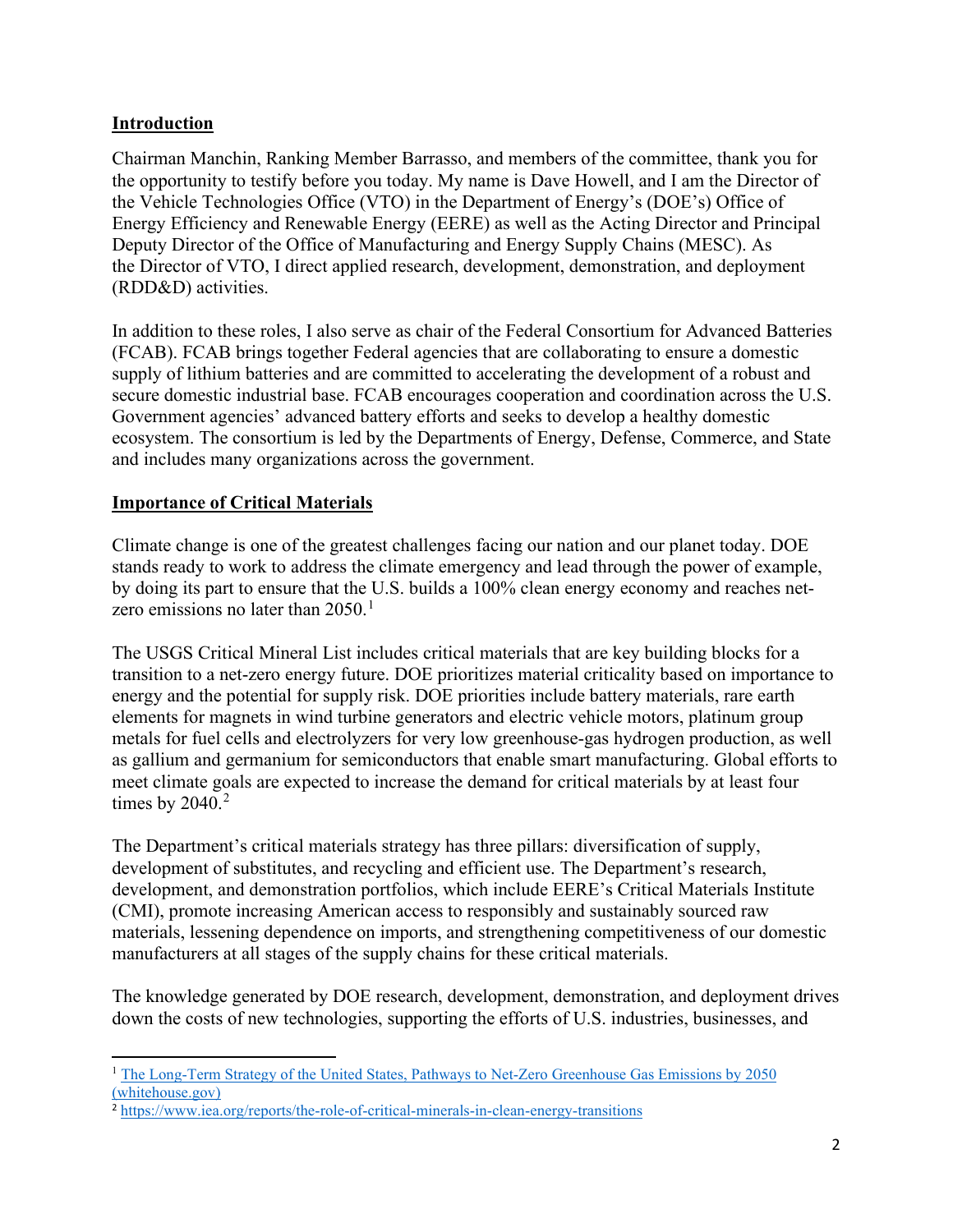entrepreneurs in growing and commercializing innovative energy technologies. These technologies also reduce harmful emissions that disproportionately affect lower income and minority populations.

Our domestic innovation capacity is contingent on a robust and diversified industrial base. When manufacturing heads offshore, innovation follows. The President's Executive Order 14017 on Securing America's Supply Chains directed the government to focus initially on four key sets of products during the first 100 days following its signing, including both large capacity batteries and critical minerals and materials.<sup>[3](#page-2-0)</sup> In February, the U.S. Department of Energy published a new inter-agency supply chain strategy and report for the energy industrial base, which also included recommendations for Congress. This report and strategy were informed by 13 issuespecific one-year deep-dive assessments also under the Executive Order, including reports on rare earth magnets, platinum group metals, and semiconductors, which are informing the Department's critical materials strategy.

The supply chain assessments found that the United States has appreciable resources of many critical elements, but domestic production is frequently limited by a dated and often unclear legal and regulatory structure for mining coupled with a lack of midstream capacity to process and refine the raw materials, even in cases where it has active mining. As a result, U.S. ores frequently are shipped to other countries for refinement, relegating mid-stream profits to others and making the U.S. vulnerable to supply disruptions. For platinum group metals, we depend on South Africa and Russia. Russia's invasion of Ukraine has caused prices to spike over fears of supply disruptions. For rare earth magnets the United States produces 15% of the global supplies of rare earth ore concentrates, but currently ships those concentrates to China for processing. Currently, battery material processing chains are similarly dominated by China.

### **Moving Forward on an Electrified Clean Energy Economy**

As outlined in President Biden's "Tackling the Climate Crisis at Home and Abroad" Executive Order, the President has launched a whole-of-government effort to combat the climate crisis. He has set major goals for the U.S., including a 50-52 percent reduction in greenhouse gas emissions by 2030;100 percent carbon pollution free electricity by 2035; and net-zero carbon emissions economy-wide by 2050.

The transportation sector is the largest source of greenhouse gas emissions in the U.S., accounting for approximately 30 percent of total U.S. energy needs.<sup>[4](#page-2-1)</sup> Transportation sector decarbonization is therefore critical to achieving the overall goal of economy-wide decarbonization by 2050. The DOE Vehicle Technologies Office (VTO) is playing a key role in decarbonizing the transportation sector by driving clean transportation technologies innovation and deployment, including by funding research, development, demonstration, and deployment (RDD&D) of new, efficient, and clean mobility options that are affordable for the majority of Americans. VTO also leads DOE's Li-ion research as well as Transportation Electrification research and development (R&D). As coordinated through the Energy Storage Grand Challenge,

<span id="page-2-0"></span><sup>&</sup>lt;sup>3</sup> "Building Resilient Supply Chains, Revitalizing American Manufacturing, and Fostering Broad-Based Growth: 100-Day Reviews under Executive Order 14017". The White House. June 2021. Online. 4 Ibid. Table 2.2. U.S. Consumption of Total Energy by End-use Sector, 1950-2018.

<span id="page-2-1"></span>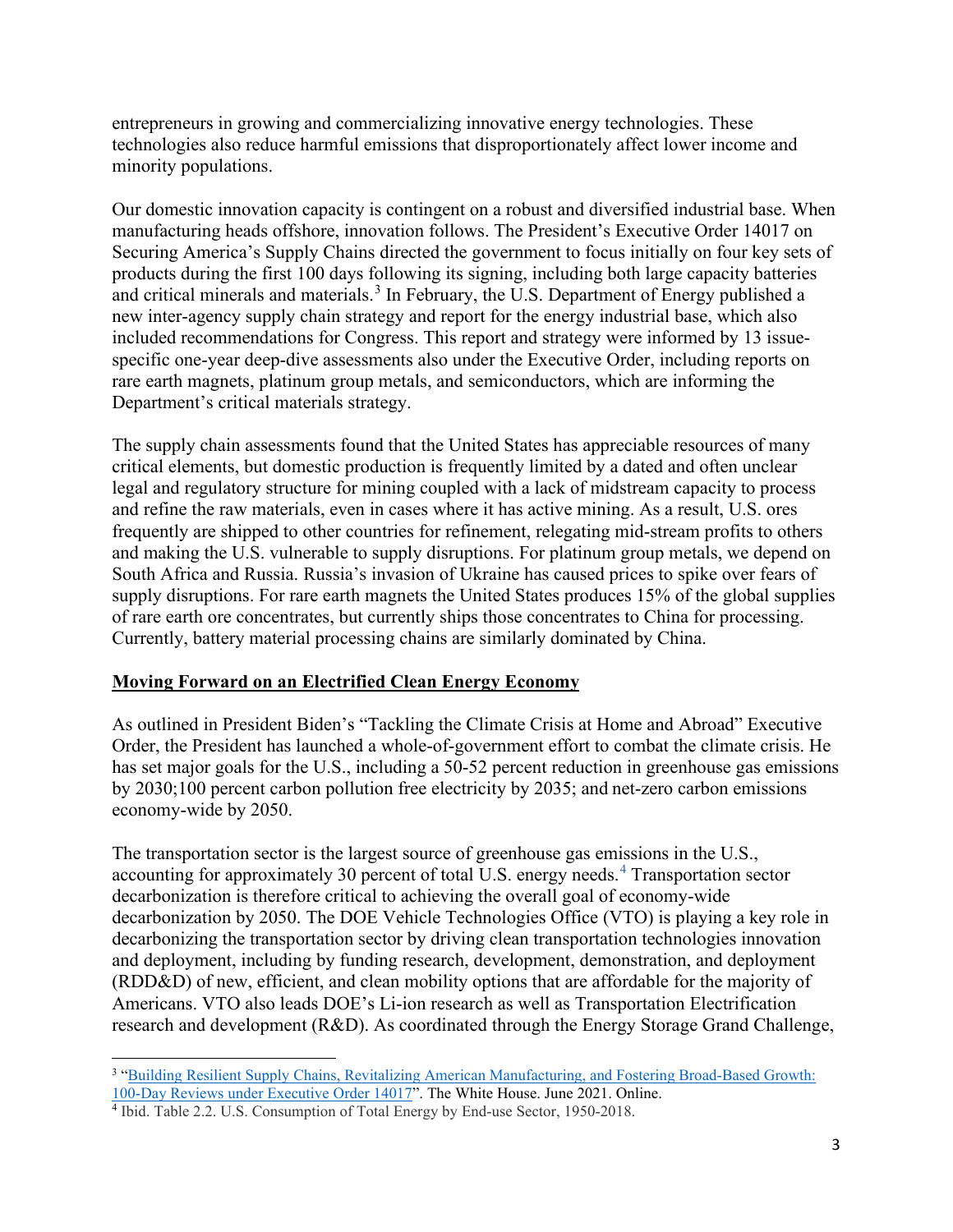the Office of Electricity leads other advanced battery research, including for grid and stationary applications. Battery R&D supports batteries across clean energy applications, including developments such as earth abundant cathodes, lithium anodes, and solid-state systems to reduce dependence on scarce materials; technologies that can enhance environmental sustainability; and the advancement of a U.S.-based circular lithium battery supply chain. Electrification R&D addresses the challenges of vehicle and fleet electrification through the development of electric drive systems and vehicle-grid interaction technologies.

#### **Strengthening America's Critical Material Supply Chain**

Pursuant to Executive Order 14017, "America's Supply Chains," DOE published a 100-day review of the large-capacity-battery supply chain, pursuant to Executive Order 14017.<sup>[5](#page-3-0)</sup> The review recommended establishing responsible and sustainable domestic production and processing capabilities for critical materials to support a fully domestic end-to-end battery supply chain. In February 2022, the Department of Interior launched an interagency working group to implement directives from the 100-day supply chain report and Bipartisan Infrastructure Law (BIL). That group will make recommendations to reform the General Mining Law of 1872 to promote the sustainable and responsible domestic production of critical minerals. The Administration also released the "Biden-Harris Fundamental Principles for Mining Law Reform," to guide the need for updates to this 150-year-old law as well as regulations currently governing extraction. A request for Public Comment on this process was opened last week.<sup>[6](#page-3-1)</sup> Also, the BIL allocates nearly \$6 billion to strengthen the U.S. battery supply chain, which includes producing materials from extracted feedstocks, domestic battery manufacturing and recycling critical minerals.<sup>[7](#page-3-2)</sup>

The National Blueprint for Lithium Batteries 2021–2030, developed by the Federal Consortium for Advanced Batteries (FCAB), lays out a holistic approach to accelerate the development of a robust, secure, and healthy domestic research and industrial base for lithium based batteries.<sup>[8](#page-3-3)</sup> The Blueprint lays out five critical goals and key actions to guide federal agency collaboration to secure the nation's long-term economic competitiveness and create good-paying jobs for American workers, while supporting the Biden Administration's decarbonization goals. The five critical goals are as follows:

- Secure access to responsibly and sustainably produced raw and refined materials and discover alternatives for critical minerals for commercial and defense applications;
- Support the growth of a U.S. materials-processing base able to meet domestic battery manufacturing demand;
- Stimulate the U.S. electrode, cell, and pack manufacturing sectors;
- Enable U.S. end-of-life reuse and critical materials recycling at scale and a full competitive value chain in the United States; and

<span id="page-3-0"></span><sup>5</sup> [Ibid.](https://www.whitehouse.gov/wp-content/uploads/2021/06/100-day-supply-chain-review-report.pdf?msclkid=ca15b9e3aa0611ecbb48bd90dc5582ea)

<span id="page-3-1"></span><sup>6</sup> Interior Department Launches Interagency Working Group on Mining Reform | U.S. Department of the Interior (doi.gov)

<span id="page-3-2"></span><sup>7</sup> [President Biden's Bipartisan Infrastructure Law | The White House](https://www.whitehouse.gov/bipartisan-infrastructure-law/?msclkid=2d43cac9aa0911ec82ecbcc445ca8768)

<span id="page-3-3"></span><sup>8</sup> [https://www.energy.gov/sites/default/files/2021-06/FCAB National Blueprint Lithium Batteries](https://www.energy.gov/sites/default/files/2021-06/FCAB%20National%20Blueprint%20Lithium%20Batteries%200621_0.pdf?msclkid=8aeb8a52aa0911ec9ecad07d6ee4f445)  [0621\\_0.pdf?msclkid=8aeb8a52aa0911ec9ecad07d6ee4f445](https://www.energy.gov/sites/default/files/2021-06/FCAB%20National%20Blueprint%20Lithium%20Batteries%200621_0.pdf?msclkid=8aeb8a52aa0911ec9ecad07d6ee4f445)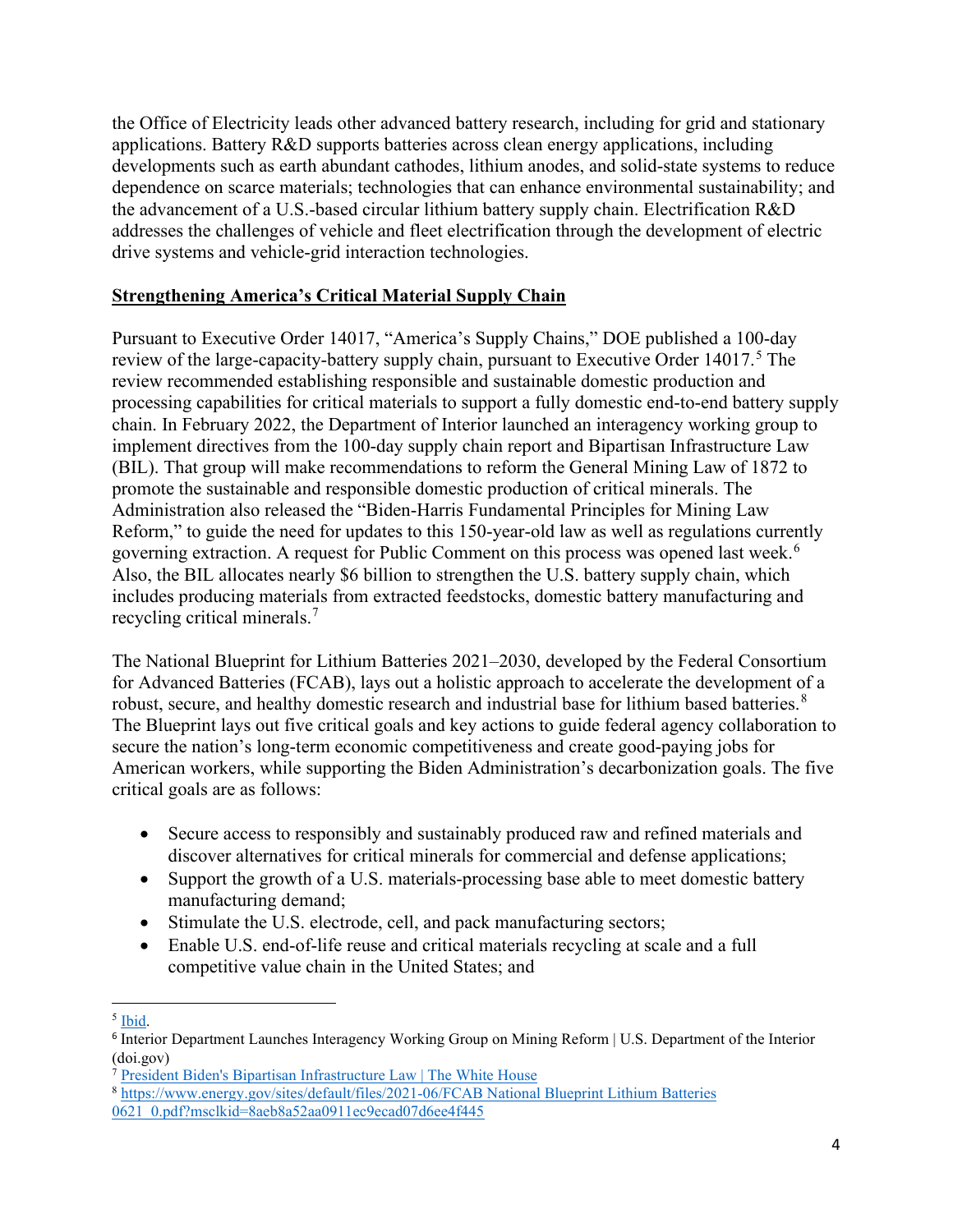• Maintain and advance U.S. battery technology leadership by strongly supporting scientific R&D, STEM education, and workforce development.

# **Department of Energy's Work on Critical Materials**

Executive Order 14017 also called for the Department of Defense with input from DOE, to submit within 100 days a "Review of Critical Minerals and Materials,"[9](#page-4-0) and recommend a strategy centered on the following:

- Developing and Fostering New Sustainability for Strategic and Critical Material-Intensive Industries
- Expanding Sustainable Domestic Production and Processing Capacity, Including Recovery from Secondary and Unconventional Sources and Recycling
- Deploy the Defense Production Act (DPA) and Other Programs
- Convene Industry Stakeholders to Expand Production
- Promote Interagency Research & Development to Support Sustainable Production and a Technically-Skilled Workforce
- Strengthen U.S. Stockpiles
- Work with Allies and Partners and Strengthen Global Supply Chain Transparency

In addition, the DOE drafted 13 issue-specific one-year deep dive assessments under the Executive Order, including reports on rare earth magnets, platinum group metals, and semiconductors, which inform the Department's critical materials strategy. A consistent finding across the supply chain assessments was that the United States has significant resources of a number of the most critical elements, but often lacks the midstream capacity to process and refine these raw materials, even in cases where it has active mining.

As a result of this review, the President issued a Presidential Determination on March 31, 2022, to deploy the Defense Production Act.

DOE assesses material criticality based on importance to energy and the potential for supply risk, given expected demand trajectories. In addition to battery materials, other critical materials that DOE is focusing on include rare earth elements for magnets in wind turbine generators and electric vehicle motors, platinum group metals for fuel cells and electrolyzers for green hydrogen production, and gallium and germanium for semiconductors that enable smart manufacturing. Global efforts to meet climate goals are expected to increase the demand for these materials by at least four times by 2040. DOE's critical materials strategy has three pillars: 1) diversification of supply; 2) development of substitutes; and 3) recycling and efficient use.

Critical minerals and materials work is supported by DOE's Office of Energy Efficiency and Renewable Energy EERE's VTO, Advanced Manufacturing Office (AMO), and Geothermal Technologies Office (GTO), the Fossil Fuel and Carbon Management Office FECM), the Nuclear Energy Office (NE), the Advanced Research Projects Agency – Energy (ARPA-E), and

<span id="page-4-0"></span><sup>9</sup> ["Building Resilient Supply Chains, Revitalizing American Manufacturing, and Fostering Broad-Based Growth:](https://www.whitehouse.gov/wp-content/uploads/2021/06/100-day-supply-chain-review-report.pdf?msclkid=ca15b9e3aa0611ecbb48bd90dc5582ea)  [100-Day Reviews under Executive Order 14017"](https://www.whitehouse.gov/wp-content/uploads/2021/06/100-day-supply-chain-review-report.pdf?msclkid=ca15b9e3aa0611ecbb48bd90dc5582ea). The White House. June 2021. Online.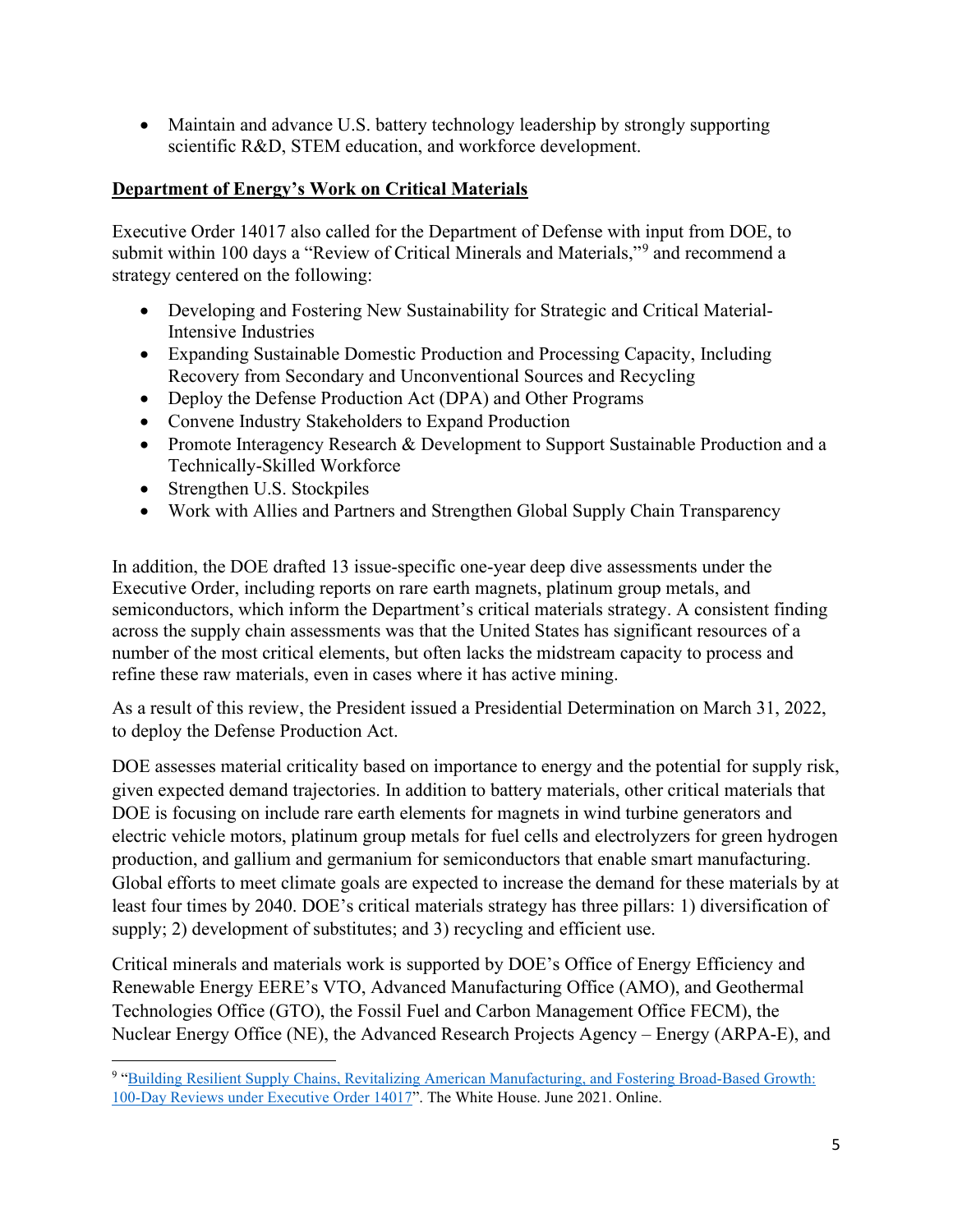the Office of Science's Basic Energy Sciences (BES), among other offices. Additional offices involved include the Solar, Wind, Nuclear Energy and Policy Offices.

The Critical Materials Institute (CMI) led by Ames National Laboratory and a team of research partners, and overseen by AMO, is a sustained, multidisciplinary effort that has been ongoing for nearly a decade. CMI seeks to accelerate innovative scientific and technological solutions to develop resilient and secure supply chains for rare-earth metals and other materials critical to the success of clean energy technologies.<sup>[10](#page-5-0)</sup> CMI addresses all three pillars of DOE's critical materials strategy. AMO is also supporting a portfolio of research, development, and demonstration (RD&D) projects focused on diversification of supply through field validation and demonstration, as well as next-generation extraction, separation, and processing technologies for critical materials.

FECM's Critical Mineral Sustainability Program accelerates production of critical materials from unconventional and secondary sources. These include legacy byproducts from fossil energy use (e.g., coal ash and refuse), acid mine drainage, and produced waters from natural gas and oil operations.[11](#page-5-1) The program's RDD&D focuses on diversification of supply through the development of novel and advanced technologies to enable cost effective and sustainable extraction of rare earth elements and other critical minerals from unconventional and secondary sources. FECM's broader critical minerals and materials recovery efforts from unconventional and secondary sources include advancing direct lithium extraction from oil and gas produced waters and acid mine drainage waste.

ARPA-E has several programs which pertain to critical materials. The Mining Innovations for Negative Emissions Resources (MINER) program supports research to increase domestic supplies of, nickel, lithium, cobalt, and rare earth elements by increasing the mineral yield while decreasing the required energy, and subsequent emissions, to mine and extract these energyrelevant minerals. Specifically, the program will investigate potential CO2-reactive ores to unlock net-zero or net-negative emission technologies to mining. In addition, ARPA-E, through its Exploratory Topic Program, is researching novel approaches in microbiology, synthetic biology and process engineering in support of addressing mining industry challenges to ensure a robust mineral supply chain for clean energy applications. This includes the development of technologies to harness natural resources to produce a robust, clean, non-toxic, and low-cost supply of critical materials, such as using bacteria to recover manganese, a key mineral to several common battery technologies, from low-grade U.S. ores.

The Office of Science has for many years supported foundational theoretical and experimental science related to understanding unique chemistry and properties associated with rare earth elements, substitution for platinum group catalysts, and novel battery chemistries. This includes the Joint Center for Energy Storage Research Center (JCESR), which is exploring materials, chemistries, and architectures for transformative energy storage technologies beyond lithium-ion.

<span id="page-5-0"></span><sup>10</sup> <https://www.energy.gov/eere/amo/critical-materials-hub>

<span id="page-5-1"></span><sup>11</sup> <https://www.energy.gov/fecm/critical-minerals-sustainability>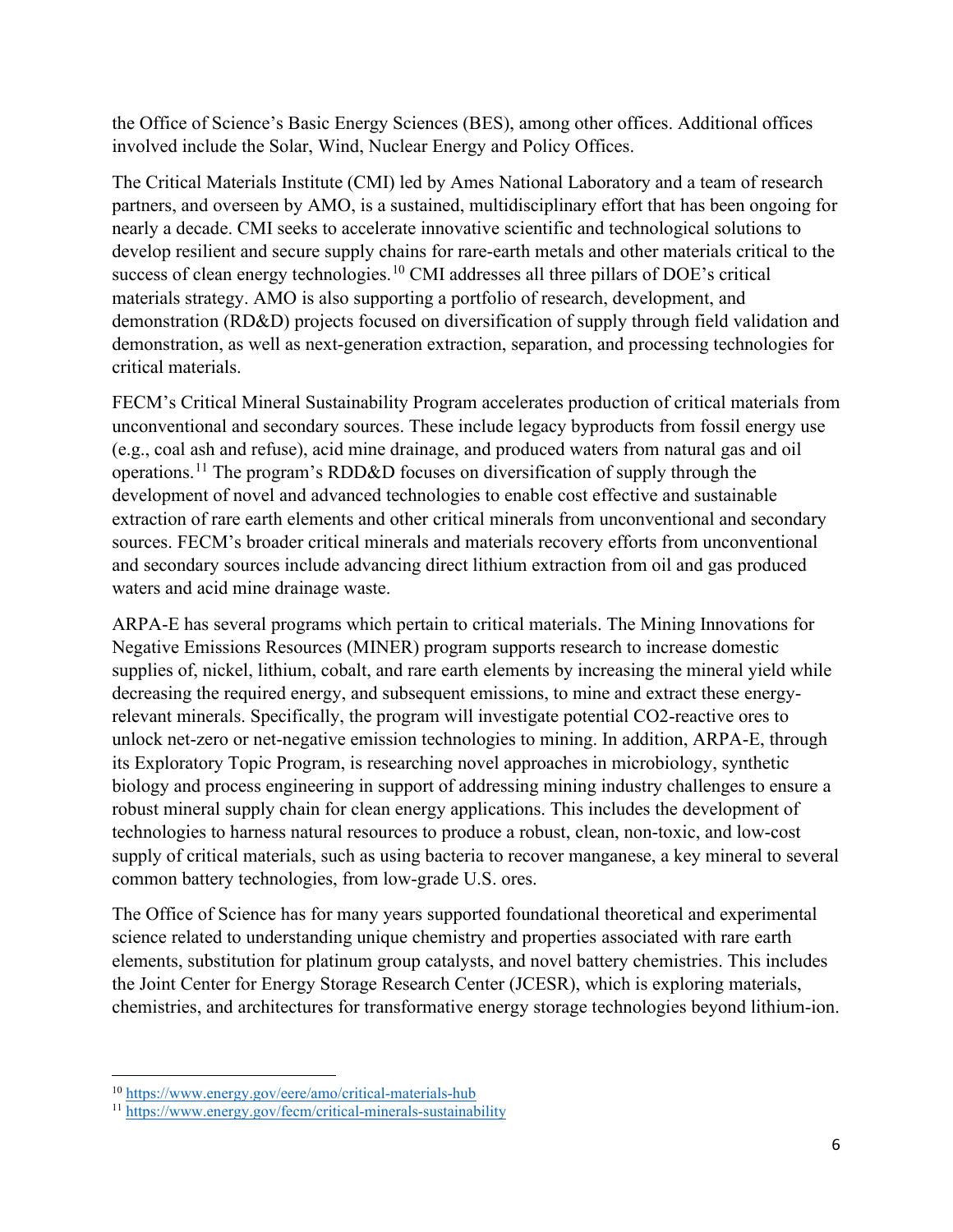The alternative chemistries advanced by JCESR have the potential to reduce demand for lithiumion batteries in some end-use applications.

For lithium, EERE's RD&D project portfolio spans overcoming technical barriers to direct lithium extraction including geothermal brines (GTO and AMO), lithium processing from diverse domestic sources (AMO and VTO), materials separation, recovery, and processing from end-of-life batteries (CMI/AMO), direct recycling of lithium batteries at the ReCell Center (VTO) and developing substitute battery chemistries for both EVs (VTO) and stationary storage (AMO).

The DOE, along with the Department of State and Department of Defense, recently executed a memorandum of agreement (MOA) that sets the foundation for a critical minerals stockpile process to support the U.S. transition to clean energy and national security needs.<sup>[12](#page-6-0)</sup> The MOA formalizes an interagency partnership to acquire and recycle selected materials for technologies that range from grid-scale batteries to wind turbines.

# **Department of Energy's Activities Related to Critical Materials Used in Batteries**

Significant investments across the Department are addressing critical minerals and materials lithium-ion battery supply chain challenges including: Diversifying Supply Chains, Developing Substitutes, and Improving Reuse and Recycling. EERE works to mitigate supply chain risk through R&D to diversify supply, develop alternatives, improve reuse and recycling, and enable fundamental crosscutting research. These supply chain risk mitigation strategies are directly aligned with the Federal Strategy. The EERE R&D portfolio is quite extensive, covering the entire critical material supply chain from resource assessment through value-added manufacturing (including separation and production of metals, alloys, and value-added products) to system integration and including reuse, recycling, and more efficient use; safety, human, and environmental health considerations; and technology transition. Through coordination across EERE, supply chains for critical materials in magnets, energy storage, electronics, and lighting are addressed.

To mitigate potential lithium-ion battery critical materials supply risks, the Department of Energy has established a strategic goal to significantly reduce or eliminate the dependency on certain critical materials (such as cobalt) and to utilize recycled material feedstocks. To achieve this strategic goal and address potential critical materials issues, DOE is supporting key areas of R&D including:

- VTO supports competitive industry projects, innovative laboratory, and novel university research to develop active cathode materials for next-generation lithium-ion batteries and the processes to make them. Many projects focus on reducing or eliminating Cobalt from cathode materials, with significant success achieved in developing today's cathode materials.
- VTO supports the Lithium Battery Recycling R&D Center (ReCell), which focuses R&D to develop innovative, efficient recycling technologies to profitably recover critical battery materials and re-introduce them into the materials supply chain. Our research

<span id="page-6-0"></span><sup>&</sup>lt;sup>12</sup> [FACT SHEET: Securing a Made in America Supply Chain for](https://www.whitehouse.gov/briefing-room/statements-releases/2022/02/22/fact-sheet-securing-a-made-in-america-supply-chain-for-critical-minerals/?msclkid=e328c535aa1711ecb0b48dd94682eb01) Critical Minerals | The White House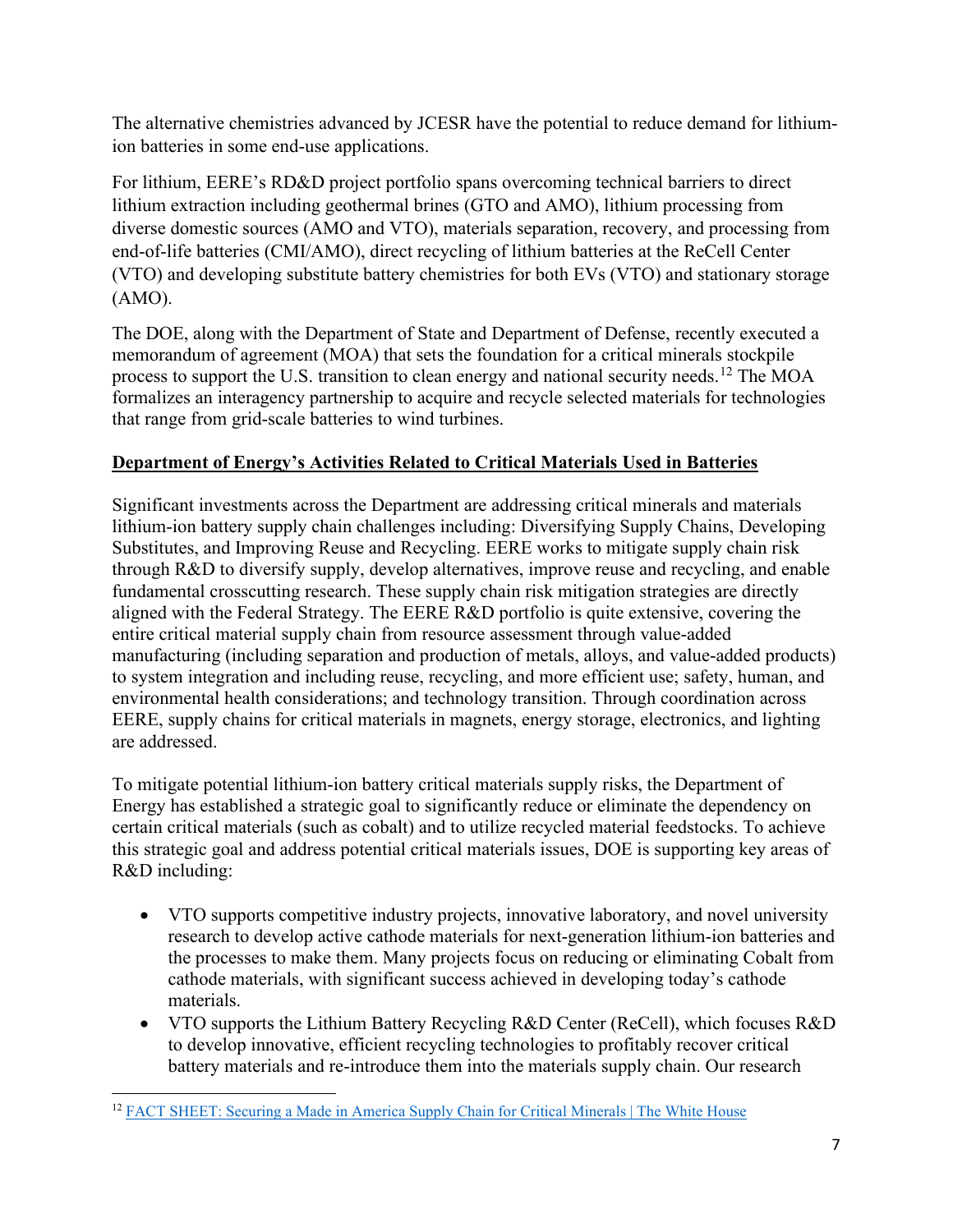shows that up to 40 percent of the materials for future batteries can come from recycled vehicle batteries. VTO and AMO support the Battery Recycling Prize to incentivize American entrepreneurs to find innovative solutions to address current challenges associated with collecting, storing, and transporting spent or discarded lithium-ion batteries for eventual recycling.

- VTO's work includes longer term R&D on lithium batteries using earth-abundant materials including silicon, solid-state, lithium-metal, and sulfur, which offer promise to reduce critical materials use in batteries, and in particular lessening dependence on nickel and cobalt.
- AMO launched the Lithium RD&D Virtual Center in December 2021 to coordinate eight RD&D lithium projects awarded to advance next-generation technologies for lithium extraction from unconventional sources as well as demonstrate production of batterygrade lithium hydroxide from geothermal brines and claystone sources.
- GTO launched the Geothermal Lithium Extraction Prize in 2021 to advance costeffective solutions for lithium extraction from geothermal brines in the Salton Sea, a disadvantaged community. The Office of Basic Energy Sciences (BES), within the Office of Science (SC), is advancing basic science research to develop new separations methods for lithium-ion purification.
- GTO has also partnered with the U.S. Geological Survey's Earth Mapping Resources Initiative (Earth MRI) to conduct airborne geophysical and lidar surveys over parts of Nevada and California to collect information on undiscovered geothermal, groundwater and critical mineral resources, including lithium.<sup>[13](#page-7-0)</sup>
- EERE's Critical Materials Institute (CMI), an Energy Innovation Hub led by Ames National Laboratory and funded by AMO, advances R&D to diversify the supply of battery critical materials through recovery of lithium from mine waste, improved beneficiation of cobalt, graphitization of biomass, and recovery of battery critical materials from electronic waste.
- The Energy Storage Grand Challenge, a DOE-wide program with a goal to accelerate the development, commercialization, and utilization of next-generation energy storage technologies, includes a Manufacturing and Supply Chain track that focuses on scaling up innovative processing and separation of critical materials. It is also advancing the demonstration of alternative energy storage technologies for stationary storage that have the potential to reduce the overall demand for battery critical materials.

### **Department of Energy's Work on Battery Manufacturing and Recycling**

At DOE, through the VTO our R&D investments – in conjunction with industry advancements throughout the past decade – have yielded breakthroughs in battery cost and performance; reducing lithium-ion EV battery pack costs by about 85% from approximately \$1000/kWh in 2008 to \$133/kWh in 2021; and driving down weight and enhancing manufacturability. DOE's goal is to lower the battery pack cost to below \$75/kWh , allowing EVs to reach cost competitiveness with future internal combustion engine vehicles.

<span id="page-7-0"></span><sup>&</sup>lt;sup>13</sup> GeoDAWN: Geoscience Data Acquisition for Western Nevada[, https://www.usgs.gov/media/images/geodawn](https://www.usgs.gov/media/images/geodawn-geoscience-data-acquisition-western-nevada)[geoscience-data-acquisition-western-nevada.](https://www.usgs.gov/media/images/geodawn-geoscience-data-acquisition-western-nevada)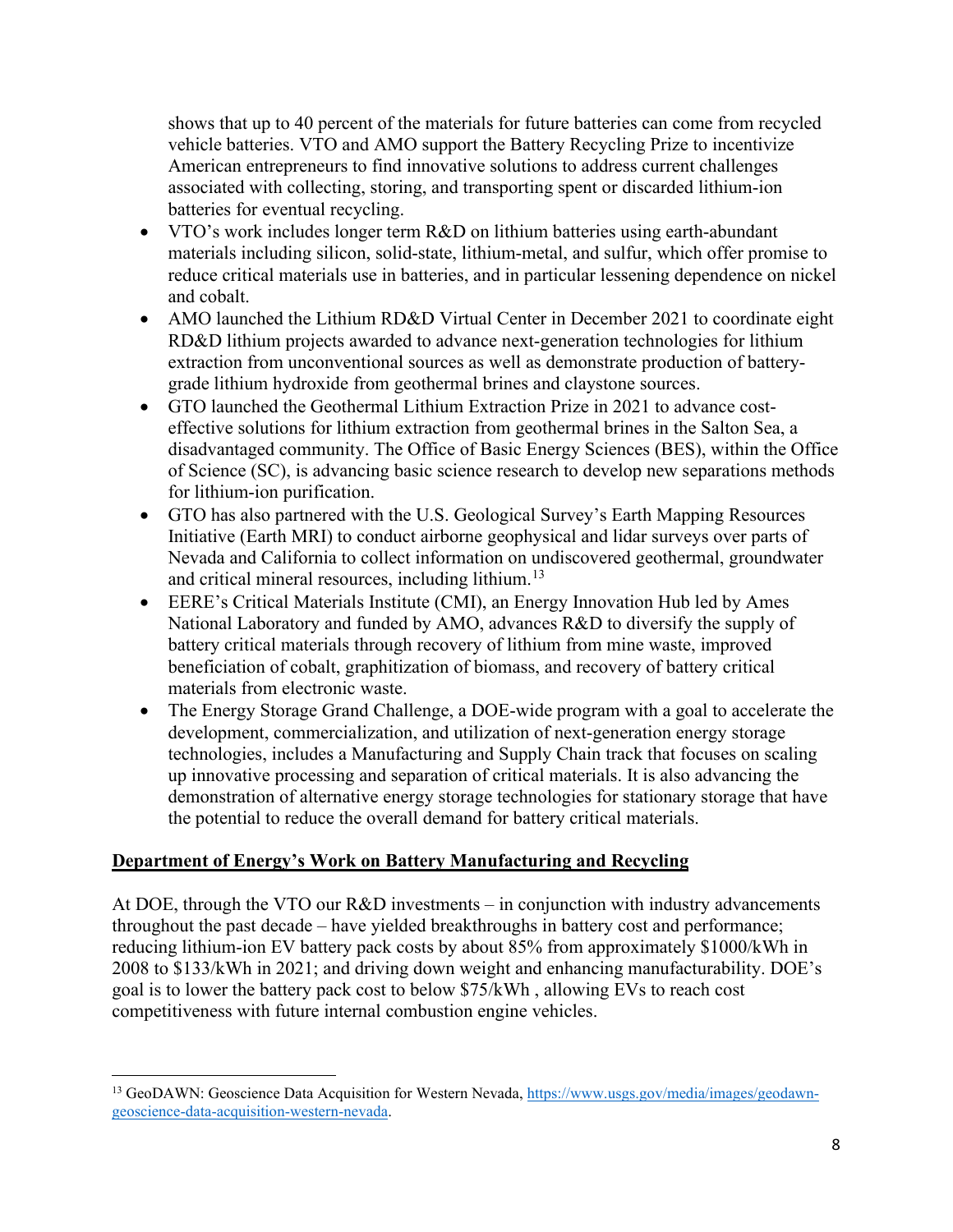The United States currently manufactures only 9% of global battery cells.<sup>[14](#page-8-0)</sup> As we advance battery technologies, we want to make sure that these batteries are being made domestically, so that we continue to see the growth of battery manufacturing jobs in the U.S. To meet the forecasted demand from light and heavy-duty EVs, the United States will need over one hundred (100) battery cell manufacturing locations in the U.S. by 2035. With the right combination of technological advances and policy signals, we can support U.S. manufacturing and workers.

Beyond EERE offices and across the entire RDD&D spectrum, the Advanced Research Projects Agency Energy (ARPA-E) supports lithium-based battery R&D and the Loan Programs Office (LPO) within DOE can also offer funding for commercialization to battery manufacturing and associated supply chain companies. Lastly, the newly announced Office of Manufacturing and Energy Supply Chains (MESC), as well as the Office of Clean Energy Demonstrations (OCED), which both report to the Office of the Under Secretary for Infrastructure (S3), will also establish new opportunities to support a domestic, robust, and secure a lithium-ion battery supply chain.

The BIL includes more than \$6 billion to fund domestic battery materials processing, manufacturing, and recycling that will help improve grid resilience and scale up the electrification of cars, trucks, and buses. On February 11, 2022, DOE issued two notices of intent (NOIs) to provide \$2.91 billion to boost production of the advanced batteries that are critical to rapidly growing clean energy industries of the future, including electric vehicles and energy storage, as directed by the BIL. The Department intends to fund battery materials refining and production plants, battery cell and pack manufacturing facilities, and recycling facilities that create good-paying clean energy jobs. The funding is expected to be made available in the coming months and will ensure that the United States can produce batteries, as well as the materials that go into them, to increase economic competitiveness, energy independence, and national security.

# **Key Challenges Remaining**

The rationale for supporting the U.S. supply chain now is clear: demand for EVs and grid energy storage is increasing, investors are increasing investment in the clean energy economy, and the pandemic has underscored the fragility of some U.S. supply chains. China and the European Union (EU) – in contrast to the U.S. approach – have developed and deployed ambitious government-led industrial policies that are supporting their success across the battery supply chain. China has also moved beyond conventional policy support with practices involving questionable environmental policies, price distortion through state-run enterprises to minimize competition, and large subsidies throughout the battery supply chain. However, the opportunity for the United States to secure a leading position in the global battery market is still within reach if the Federal Government takes swift and coordinated action.<sup>[15](#page-8-1)</sup>

Among the critical materials, lithium, cobalt, nickel, and graphite face supply constraints. With regard to nickel, according to the U.S. Geological Survey (USGS), there are significant resources

<span id="page-8-0"></span> $14$  [Ibid.](https://www.whitehouse.gov/wp-content/uploads/2021/06/100-day-supply-chain-review-report.pdf?msclkid=ca15b9e3aa0611ecbb48bd90dc5582ea)

<span id="page-8-1"></span><sup>15</sup> [Ibid.](https://www.whitehouse.gov/wp-content/uploads/2021/06/100-day-supply-chain-review-report.pdf?msclkid=ca15b9e3aa0611ecbb48bd90dc5582ea)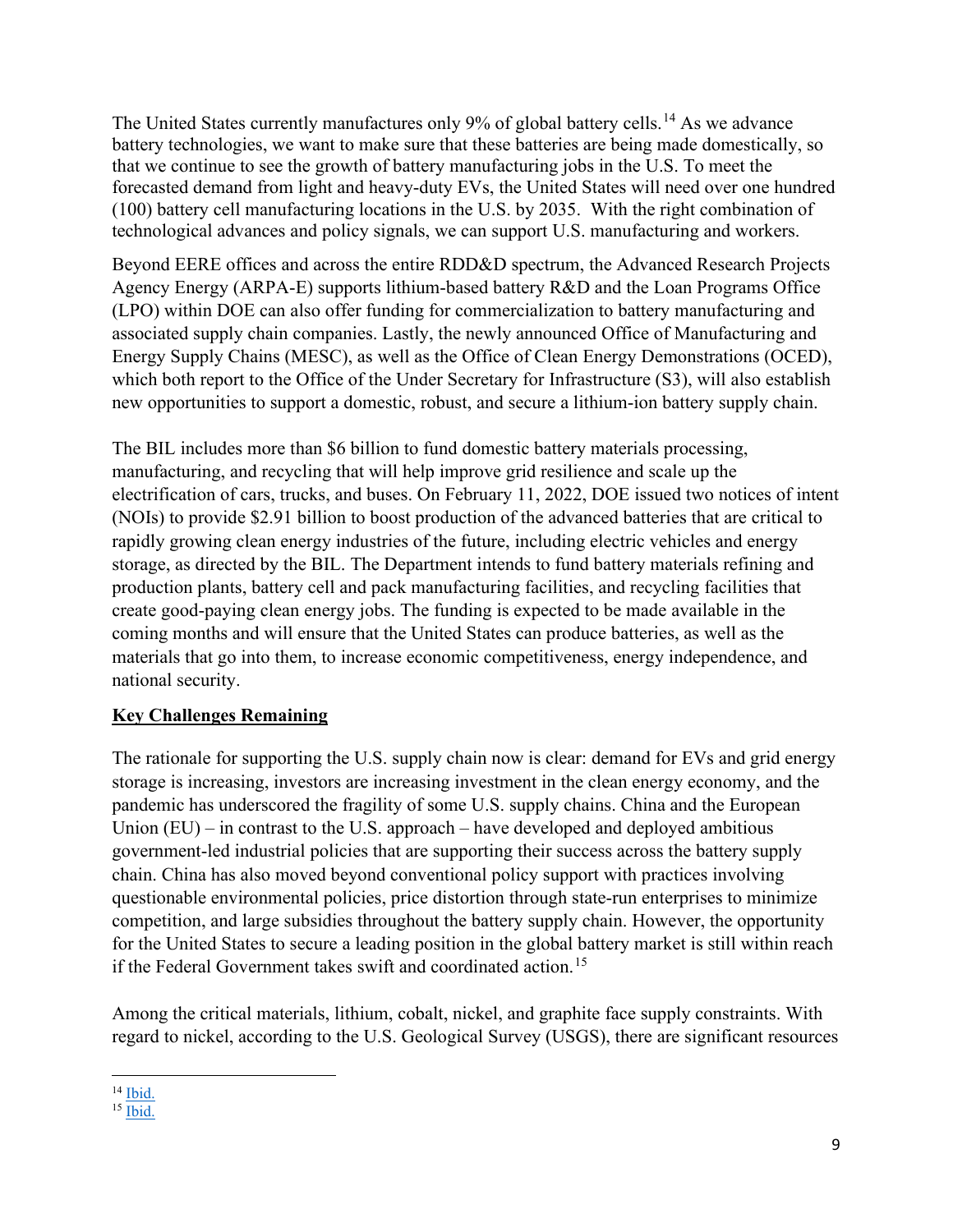both globally and in the United States. However, refining capacity may lead to supply constraints.[16](#page-9-0) Sustainable domestic extraction from economically viable primary and secondary sources, increased recycling capacity, coordination with allies and trading partners, and R&D to identify earth abundant substitutes can all help prevent critical material shortages. In concert with these levers to increase critical material supply, investments and other policy support for domestic refining, processing, and manufacturing can help prevent gaps or bottlenecks in the supply chain that can create shortages and other supply risks.<sup>[17](#page-9-1)</sup> To address these supply chain bottlenecks, DOE released two NOIs to provide \$2.91 billion to boost production of the advanced batteries that are critical to rapidly growing clean energy industries of the future, including electric vehicles and energy storage, as directed by the Bipartisan Infrastructure Law.[18](#page-9-2)

A skilled and supported workforce will be needed for extraction, processing, purification, and recycling, as well as researching, developing, designing, manufacturing, and deploying advanced batteries in a variety of applications, including EVs, stationary, consumer electronics, industrial, and defense. Education and training will be needed across the battery ecosystem including skilled trades (e.g., machinists, welders, technicians, operators, designers), engineers, analysts, and researchers. And we'll need to ensure that this domestic workforce is populated by people in family-sustaining jobs and who have the option to remain in or join a union. On March 18, 2022, DOE, in coordination with the U.S. Department of Labor and the AFL-CIO, announced the launch of a national workforce development strategy for lithium-battery manufacturing.<sup>[19](#page-9-3)</sup> As part of a \$5 million investment, which is funded by both VTO and AMO, DOE will support up to five pilot training programs in energy and automotive communities and advance workforce partnerships between industry and labor for the domestic lithium battery supply chain. Lithium batteries power everything from electric vehicles to consumer electronics and are a critical component of President Biden's whole-of-government decarbonization strategy. This workforce initiative will support the nation's global competitiveness within battery manufacturing while strengthening the domestic economy and clean energy supply chains.

For critical materials more generally across multiple clean energy technologies, there is a consistent supply chain vulnerability of a lack of domestic separations and refining. Filling this gap will strengthen our domestic manufacturing enterprise to deliver the clean energy technologies demanded by the clean energy transition. Another common vulnerability for critical materials is the geographic concentration of multiple stages of the supply chain – often the upstream raw material production and midstream separation and refining. In the case of battery critical materials and rare earth elements, midstream capabilities are heavily concentrated in China.

<span id="page-9-0"></span> $16$  [Ibid.](https://www.whitehouse.gov/wp-content/uploads/2021/06/100-day-supply-chain-review-report.pdf?msclkid=ca15b9e3aa0611ecbb48bd90dc5582ea)

<span id="page-9-1"></span><sup>&</sup>lt;sup>17</sup> [Ibid.](https://www.whitehouse.gov/wp-content/uploads/2021/06/100-day-supply-chain-review-report.pdf?msclkid=ca15b9e3aa0611ecbb48bd90dc5582ea)

<span id="page-9-2"></span><sup>&</sup>lt;sup>18</sup> DOE Establishes \$6 Billion Program to Preserve America's Clean Nuclear Energy Infrastructure | Department of **[Energy](https://www.energy.gov/articles/doe-establishes-6-billion-program-preserve-americas-clean-nuclear-energy-infrastructure?msclkid=854e7855aa0a11ec8bb6ad557a6ef190)** 

<span id="page-9-3"></span> $19$  [Ibid.](https://www.energy.gov/eere/amo/articles/doe-announces-5-million-launch-lithium-battery-workforce-initiative?msclkid=de09676caa0411ec970a5ecec0794b4d)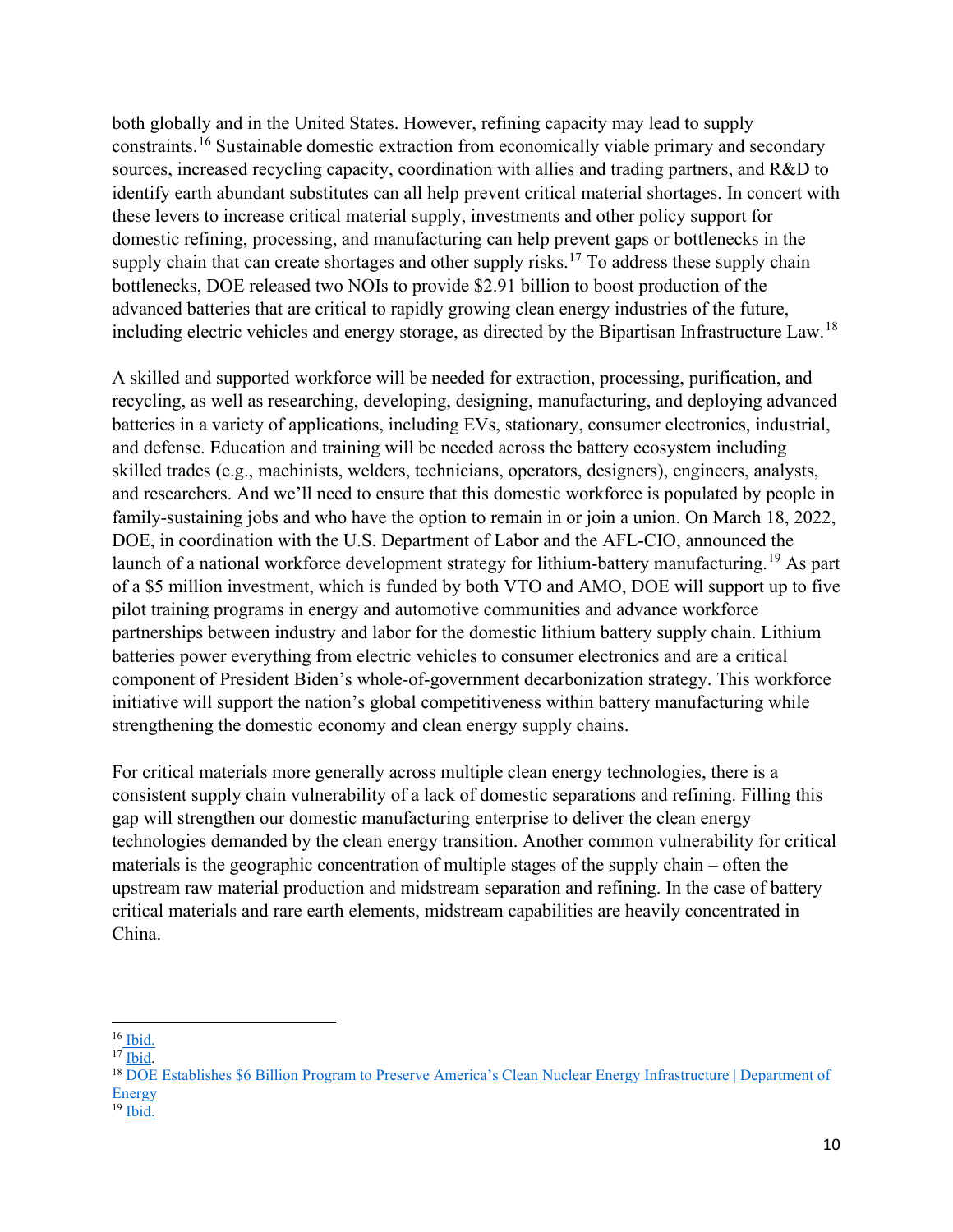# **Opportunities Ahead**

Building on the 100-day supply chain report on high-capacity batteries issued by DOE last spring, Congress included in the BIL more than \$6 billion to fund domestic battery materials processing, manufacturing, and recycling that will help improve grid resilience and scale up the electrification of cars, trucks, and buses.<sup>[20](#page-10-0)</sup> These grants, starting with two NOIs recently released by DOE, will allow companies to expand and build new American factories with quality job opportunities in regions throughout the country.  $2<sup>1</sup>$ 

Both the newly established Manufacturing and Energy Supply Chains office and the Office of Clean Energy Demonstrations offer new opportunities to support the development of a domestic lithium-ion battery supply chain. The Office of Clean Energy Demonstrations will oversee more than \$20 billion in federal investments in clean energy projects.<sup>[22](#page-10-2)</sup> These projects will work towards the Biden administration's goal of reaching net-zero emissions by mid-century by investing in demonstration projects to allow the U.S. to test possible clean energy solutions that can provide innovative and effective solutions to real-world problems. The new Manufacturing and Energy Supply Chains office will focus on strengthening and securing energy supply chains needed to modernize the nation's energy infrastructure and support the clean energy transition.<sup>[23](#page-10-3)</sup> This office will engage with private-sector companies, other Federal agencies, impacted communities, and other key stakeholders to collect, analyze, respond to, and share data about energy supply chains to inform future decision making and investment.

DOE is also ramping up work on critical materials and their supply chains more generally. On February 24, 2022, DOE released America's first comprehensive plan to ensure security and increase our energy independence.<sup>[24](#page-10-4)</sup> The sweeping report, "America's Strategy to Secure the Supply Chain for a Robust Clean Energy Transition," lays out dozens of strategies to build a secure, resilient, and diverse domestic energy sector industrial base that will establish America's role as a global leader in clean energy manufacturing and innovation. In addition to the comprehensive strategy report, DOE developed 13 deep-dive assessments on specific technologies and crosscutting topics, conducted by researchers from DOE and several of its national laboratories, in consultation with energy sector stakeholders. Several of these touched directly on critical materials, including the reports on rare earth magnets, platinum group metal catalysts, and semiconductors.

DOE works to advance RDD&D as part of an all-of-government approach to address critical materials challenges and opportunities. The BIL appropriated DOE over \$8 billion to

<span id="page-10-0"></span><sup>20</sup> [President Biden's Bipartisan Infrastructure Law | The White House](https://www.whitehouse.gov/bipartisan-infrastructure-law/?msclkid=2d43cac9aa0911ec82ecbcc445ca8768)

<span id="page-10-1"></span><sup>21</sup> [DOE Establishes \\$6 Billion Program to Preserve America's Clean Nuclear Energy Infrastructure | Department of](https://www.energy.gov/articles/doe-establishes-6-billion-program-preserve-americas-clean-nuclear-energy-infrastructure?msclkid=854e7855aa0a11ec8bb6ad557a6ef190)  **[Energy](https://www.energy.gov/articles/doe-establishes-6-billion-program-preserve-americas-clean-nuclear-energy-infrastructure?msclkid=854e7855aa0a11ec8bb6ad557a6ef190)** 

<span id="page-10-2"></span><sup>&</sup>lt;sup>22</sup> DOE Establishes New Office of Clean Energy Demonstrations Under the Bipartisan Infrastructure Law | [Department of Energy](https://www.energy.gov/articles/doe-establishes-new-office-clean-energy-demonstrations-under-bipartisan-infrastructure-law?msclkid=53c7a1c0aa0a11ec99133ece9a99afde)

<span id="page-10-3"></span><sup>&</sup>lt;sup>23</sup> [Securing America's Clean Energy Supply Chain | Department of Energy](https://www.energy.gov/policy/securing-americas-clean-energy-supply-chain?msclkid=720e78deaa0a11ec8c24300add4edfa1)

<span id="page-10-4"></span><sup>24</sup> [DOE Releases First-Ever Comprehensive Strategy to Secure America's Clean Energy Supply Chain | Department](https://www.energy.gov/articles/doe-releases-first-ever-comprehensive-strategy-secure-americas-clean-energy-supply-chain#:%7E:text=New%20Manufacturing%20and%20Energy%20Supply,support%20the%20clean%20energy%20transition.)  [of Energy](https://www.energy.gov/articles/doe-releases-first-ever-comprehensive-strategy-secure-americas-clean-energy-supply-chain#:%7E:text=New%20Manufacturing%20and%20Energy%20Supply,support%20the%20clean%20energy%20transition.)